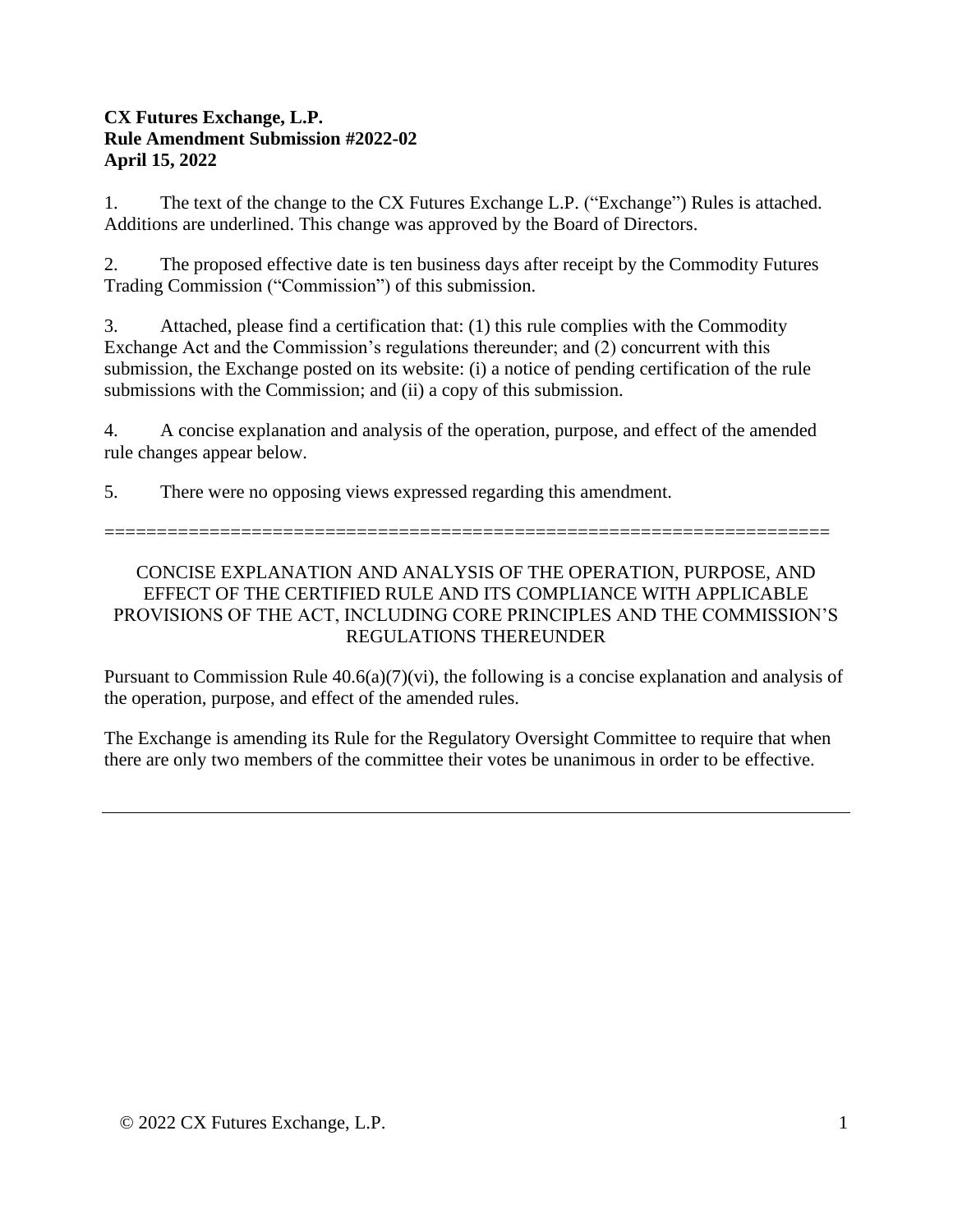# CERTIFICATIONS PURSUANT TO SECTION 5c OF THE COMMODITY EXCHANGE ACT, 7 U.S.C. §7A-2 AND COMMODITY FUTURES TRADING COMMISSION RULE 40.6, 17 C.F.R. §40.6

I hereby certify that:

(1) the amended Rule below complies with the Commodity Exchange Act and the Commodity Futures Trading Commission's regulations thereunder; and

(2) concurrent with this submission, CX Futures Exchange, L.P. posted on its website: (a) a notice of pending certification of the above Rule with the Commission; and (b) a copy of this submission.

Roman Ahongson

By: Thomas Thompson Title: Chief Compliance Officer Date: April 15, 2022